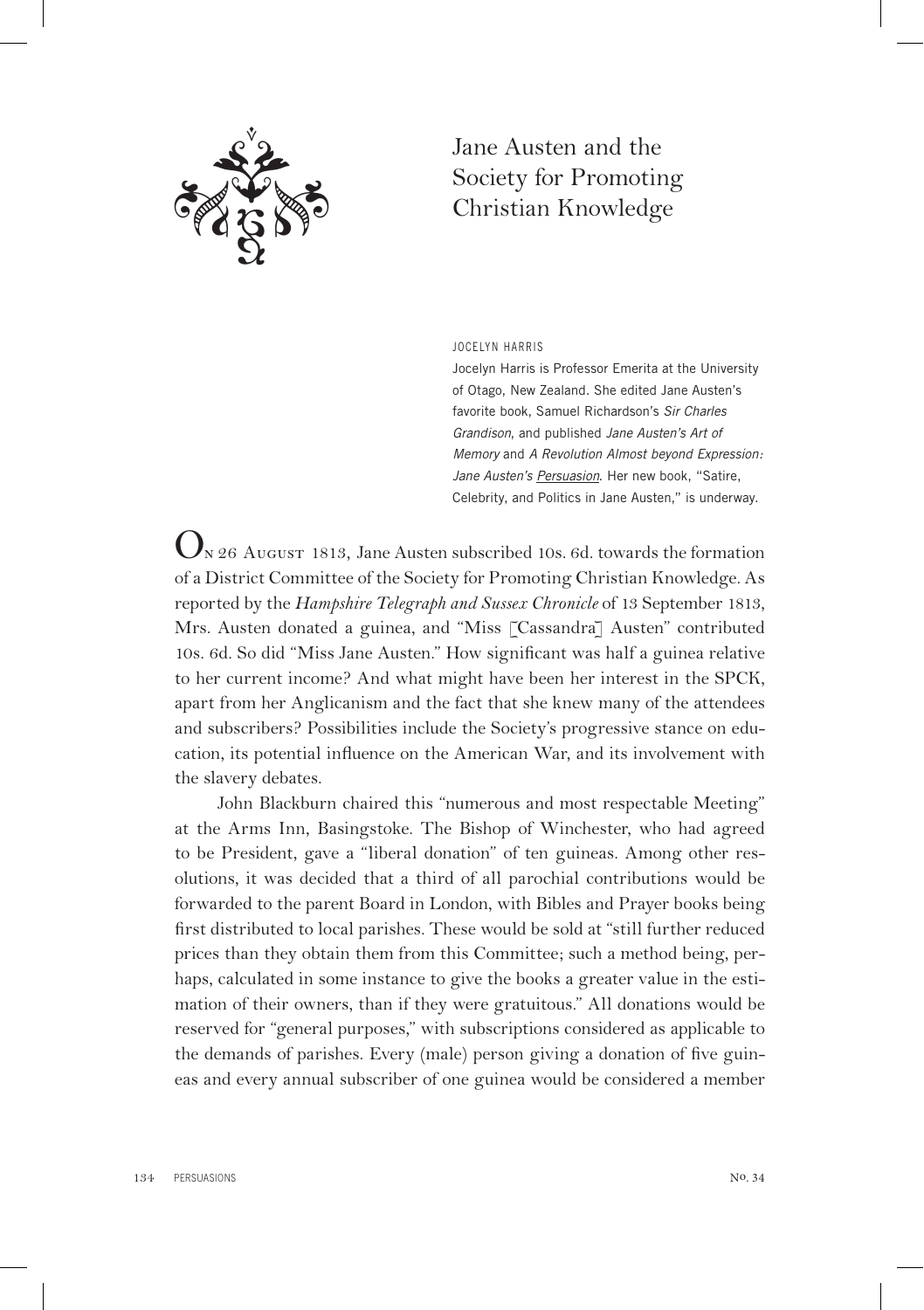of the committee, which would meet every alternate Tuesday, quarterly, and annually.

On the evening of 26 August 1813, reports Fanny Knight, "Mr. and Miss Papillon & At. Cass dined here as Papa drove Mr. P. to Basingstoke to a meeting. Ats. Cass. J. & I walked to Farringdon to call on the Benns" (Le Faye, *Chronology* 457). Although Austen did not attend the SPCK meeting, she mentions many of the listed names in her letters. Those from Basingstoke deanery included Gen. P. [George Purefoy] Jervoise, Esq., M. P.; Thomas May, Esq., prominent brewer and seven times Mayor of Basingstoke; a D. Jackson, Esq.; W[illiam Francis] Digweed, Esq., of Steventon; a Mr. Thomas Knight (the one who adopted Jane's brother Edward had died in 1794); and W[illia]m Leigh, Esq. From the Alton deanery came the Rev. John Benn, rector of Farringdon; the Rev. Joseph Sibley, father of Conway and the Misses Sibley; Mr. Marshall, landlord of the George, Sittingbourne, Kent; Mr. F[rederick] Gray, cheesefactor of Alton; H[arry] Digweed, Esq.; and William Prowting, Esq., an important freeholder in Chawton. Additional subscribers included Mrs. [Penelope Lutley-]Sclater, tenant of Tangier Park, Hants. (she liked *Emma* very much, more than *Mansfield Park*); an E. Jackson, Esq.; the Rev. Dr. [Henry] Hall, vicar of Monk (West) Sherbourne and Pamber, Hants.; Mrs. Webb, perhaps Mary, née Digweed, of Chawton; Miss Webb [perhaps her daughter]; Miss [Elizabeth] Papillon, sister of the Rev. John Rawstorn Papillon, rector of Chawton; Miss [Catherine Ann or Ann Mary] Prowting, of Chawton; and Miss [Martha] Lloyd, Jane Austen's friend.<sup>1</sup> Ironically too, the name of H[arris] Bigg-Wither, Esq., whose marriage proposal Austen had rejected in December 1802,<sup>2</sup> appears just under those of "Miss Jane Austen" and Martha Lloyd. His donation together with his subscription amounted to an ostentatious seven guineas, and his wife's (he had married in 1804) to three.

How generous was Austen's 10s. 6d.? During her father's lifetime, her allowance had been only £20. In 1807, however, she spent £45 after Mrs. Lillingston left her  $\mathcal{L}$ 50. Half a guinea to the SPCK may be compared with her Southampton expenditure that year of  $\mathcal{L}1$  2s. 10d. for a "Journey," 19s. 9d. for "Waterparties & Plays," 13s. 9d. for tips to "servants,"  $\pounds$ 13 13s. 9d. for "Cloathes & Pocket,"  $\&e{9}$  5s. 11<sup>1</sup>/<sub>2</sub>d. for keeping clothes clean, 11s. for "Sittings" in Church," about three and a half pounds for charity, over  $\mathcal{L}6$  on presents, nearly  $\pounds$ 4 for postage, and  $\pounds$ 2 13s. 6d. to "Hire Piano Forte."<sup>3</sup>

A month and a half before the meeting, however, on 3–6 July 1813, Austen told Francis that she had made £140 from *Sense and Sensibility*. As a result of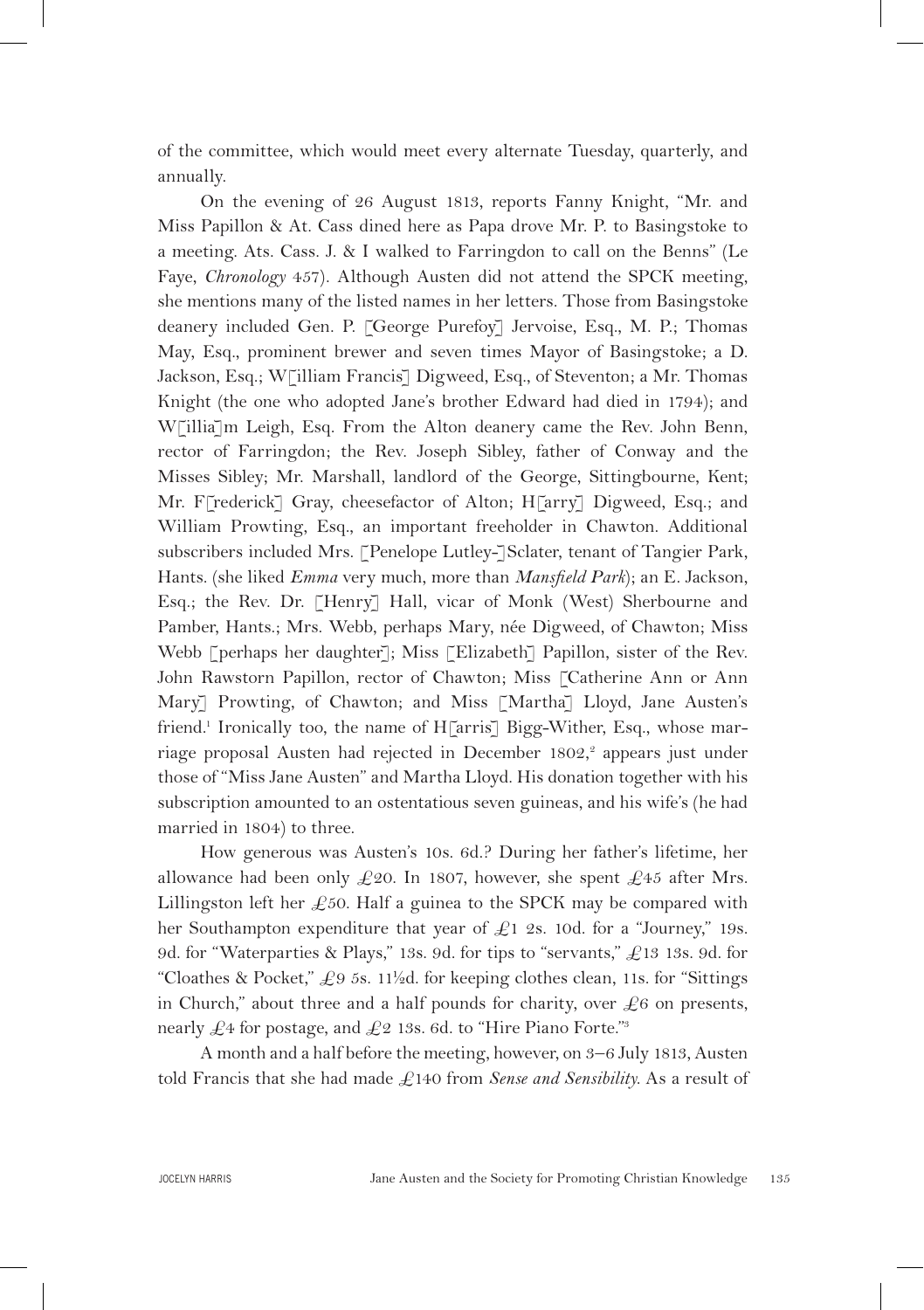selling *Pride and Prejudice* to Thomas Egerton for an additional £110, she gloated, "I have now therefore written myself into  $\pounds$ 250.—which only makes me long for more." As news of her authorship was leaking out, she wrote on 25 September 1813, "I shall rather try to make all the Money than all the Mystery I can of it.—People shall pay for their Knowledge if I can make them." But as Jan Fergus argues, because Austen had sold the copyright of her most popular novel, she did not profit from it as much as she should have.<sup>4</sup> Her jokey comment on 29 January 1813 that Egerton "shall ask  $\pounds$ 1-1- for my two next [novels], &  $\pounds$ 1-8- for my stupidest of all" shows her planning to imitate Egerton's sharp business practices, says Fergus, for never again would she permit him to undercharge when her own profit was at stake. For *Mansfield Park*, she would invest her own money (Fergus 140–42). Considering Austen's delight in her hard-earned gains, her donation of half a guinea to the SPCK was handsome indeed. It was only the third time, so far as we know, that her name appeared in print during her lifetime.

By 26 August 1813, when her brother took Mr. Papillon to the meeting, Austen had almost finished the manuscript of *Mansfield Park*, for on 6 July, she had announced that she had "something in hand—which I hope on the credit of P. & P. will sell well, tho' not half so entertaining." Her query in the same letter about Francis Austen's old ships confirms that at least the Portsmouth chapters (7–15 in volume 3), just before the end, had been written by early July, when Cassandra said it was "Finished" (Wiltshire xxv-xxviii). Critics often ascribe the difference between the light and bright and sparkling *Pride and Prejudice* and the more somber *Mansfield Park* to the influence of the Evangelicals, citing as evidence Austen's remark on 18–20 November 1814, six months after *Mansfield Park* was published, "I am by no means convinced that we ought not to be all Evangelicals, & am least persuaded that they who are so from Reason & Feeling, must be happiest & safest." But it's hard to be sure of the tone, because it appears in a high-spirited letter about Mr. Plumptre's proposal to her niece Fanny Knight.<sup>5</sup> A little over a year before this comment, however, she had supported the oldest Anglican mission organization in Britain with some of her precious cash.

From 1698 onwards, the SPCK communicated the basic principles of the Christian faith both at home and abroad. In the eighteenth century, it was by far the largest producer of Christian literature, for Thomas Bray, its founder, believed passionately in the power of the printed word. Pamphlets exhorted specific groups such as farmers, prisoners, soldiers, seamen, servants, and slave-owners to improve their way of life; the group published as well more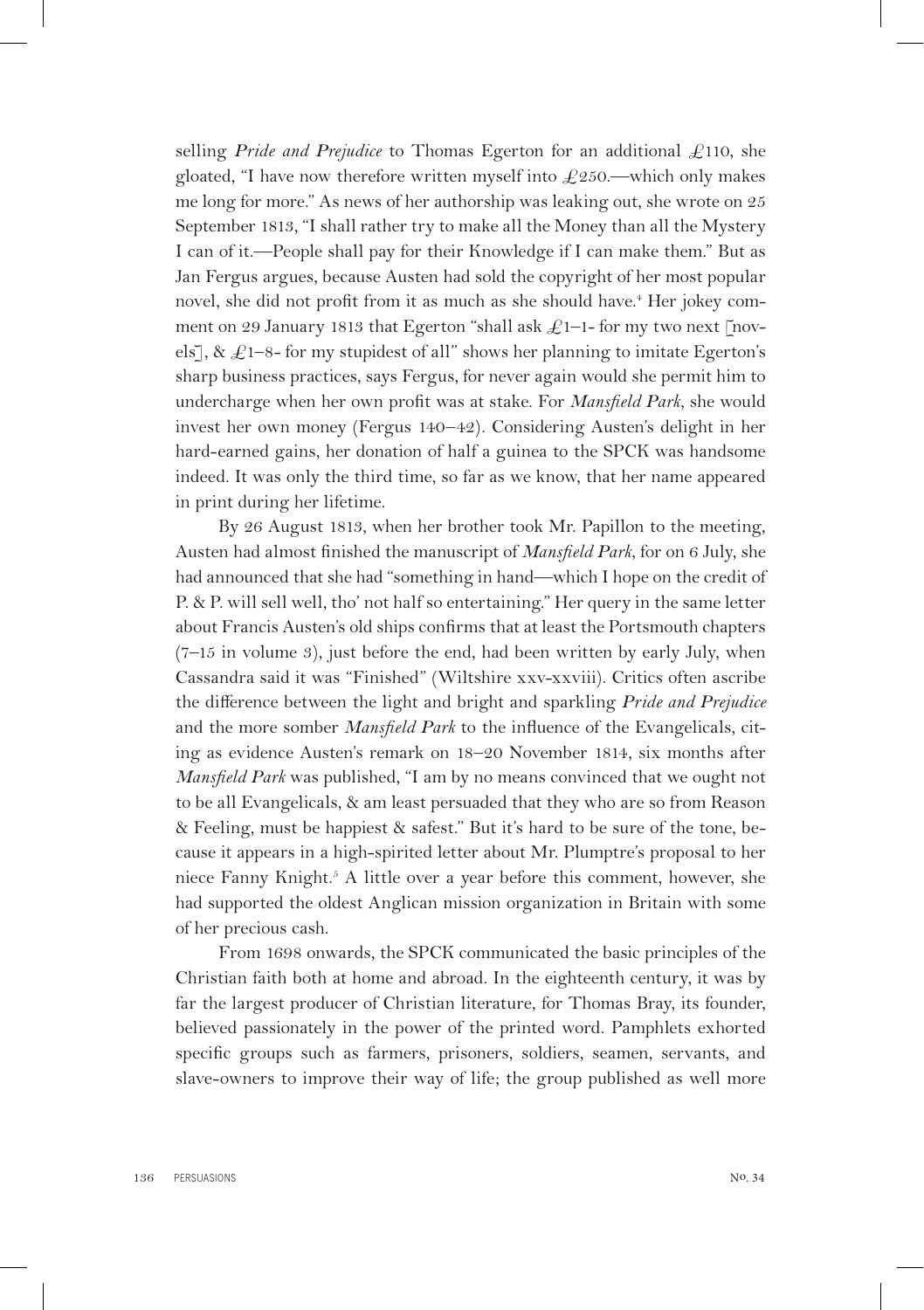general works on subjects such as Baptism, Confirmation, Holy Communion, the Prayer Book, and private devotion.

So which of these many activities might Austen have especially admired? The SPCK's provision of equal education in literacy, numeracy, and Biblical knowledge for girls as well as boys would surely have appealed to her, along with its encouragement of such skills as needlework and woodwork. She might also have known that as well as providing advice and encouragement to local groups to help them set up, finance, and run many hundreds of schools, the SPCK was the catalyst for the spectacular growth of the charity school movement. In 1811, two years before the Basingstoke meeting, the National Society was established to take over SPCK's responsibilities in this area ("Our History").

The Society's religious and educational activities provide reason enough for Austen to contribute so generously. An additional reason may be its range of publications, many of them destined for the navy in which her brothers served. Since Britain had been at war with America since 18 June 1812, perhaps Austen thought that by contributing to the SPCK, she might help influence the outcome of a conflict involving her sailor brothers. As Brian Southam points out, she refers in *Mansfield Park* to the war when Tom Bertram asks Dr. Grant's ""opinion" of the "strange business . . . in America" (*MP* 140). "Strange," because when the United States declared war on 8 June 1812, it was unaware, due to the six weeks it took for the news to cross the Atlantic, that Britain had just dropped the root cause of the dispute, the Orders in Council that restricted American trade with Napoleonic Europe and authorized the searching of American merchant vessels for British-born sailors and their immediate impressment in the Royal Navy. Southam adds that as Sir Thomas Bertram voyaged home from Antigua in September/October 1812, he would have been at risk from the Americans as well as the French (265–71, and note). On 2 September 1814, with Britain facing defeat, Austen would write to Martha Lloyd, "I place my hope of better things on a claim to the protection of Heaven, as a Religious Nation, a Nation inspite of so much Evil improving in Religion, which I cannot beleive the Americans to possess." That lack of religion the SPCK was trying to redress, perhaps in an attempt to influence the course of the war.

Slavery was not on Mr. Blackburn's agenda at Basingstoke, but seeing that in August 1813 Austen was writing about a family supported by a plantation in Antigua, it is worth noting that the SPCK also sent pamphlets to the West Indian plantations through its offshoot, the Society for the Propagation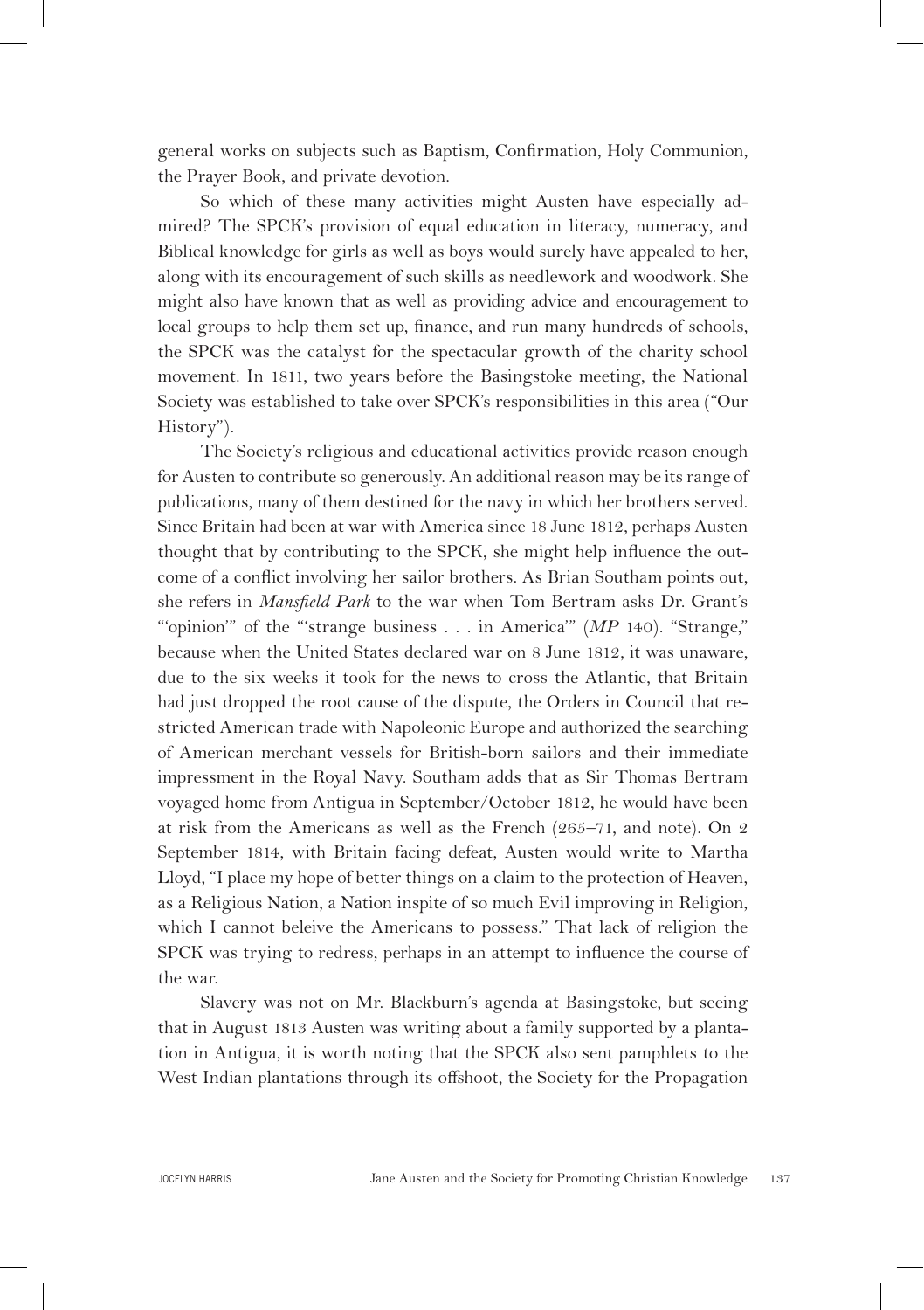of the Gospel in Foreign Parts. Travis Glasson tells how the SPG's missionaries, believing in the essential humanity of all mankind, worked to convert slaves and improve their treatment. But over time, the SPG became increasingly comfortable with slavery, allied itself with masters, and embraced slavery as a missionary tool. The SPG kept three hundred slaves on its Codrington Estate sugar plantation in Barbados, hoping to make a profit and save souls at the same time. But their cruel treatment resulted in few conversions.

In 1766, the Bishop of Gloucester had preached against slavery to the SPG, exclaiming,

Great God! To talk (as in herds of cattle) of property in rational creatures! Creatures endowed with all our faculties; possessing all our qualities but that of colour; our brethren both by nature and grace, shocks all the feelings of humanity, and the dictates of common sense.

Again in 1783, the Bishop of Chester preached to the SPG, renewing criticism of their holdings in Barbados, but to no avail (Tomkins 13, 34). Although the SPG made anti-slave-trade statements, it was actually committed to slavery, cooperated with slave traders, defended slaveholding, and opposed the abolition. We cannot know whether Jane Austen knew about these activities. But her financial support for the SPCK confirms yet again her involvement in matters well beyond what she misleadingly called, on 9 September 1814, "3 or 4 Families in a Country Village."

## **NOTES**

1. Deirdre Le Faye lists these individuals in her invaluable biographical index to Austen's *Letters*, except for William Leigh, who may have been one of the "worthless Nephews" of Thomas Leigh on the Saye and Sele side of the family (216, 418n9).

- 2. Caroline Austen to J. E. Austen-Leigh, in J. E. Austen-Leigh, *Memoir* (187–88, 212 n. 28).
- 3. See Jan Fergus (122), citing Le Faye's *Family Record* (163).

4. Fergus estimates that if Austen had been able to publish the second edition of *Pride and Prejudice* herself, she would have made about £470 when it had sold out (140).

5. For Austen's ambivalent attitude to the Evangelicals, see Jones (250–51 n. 115, 271 n. 181).